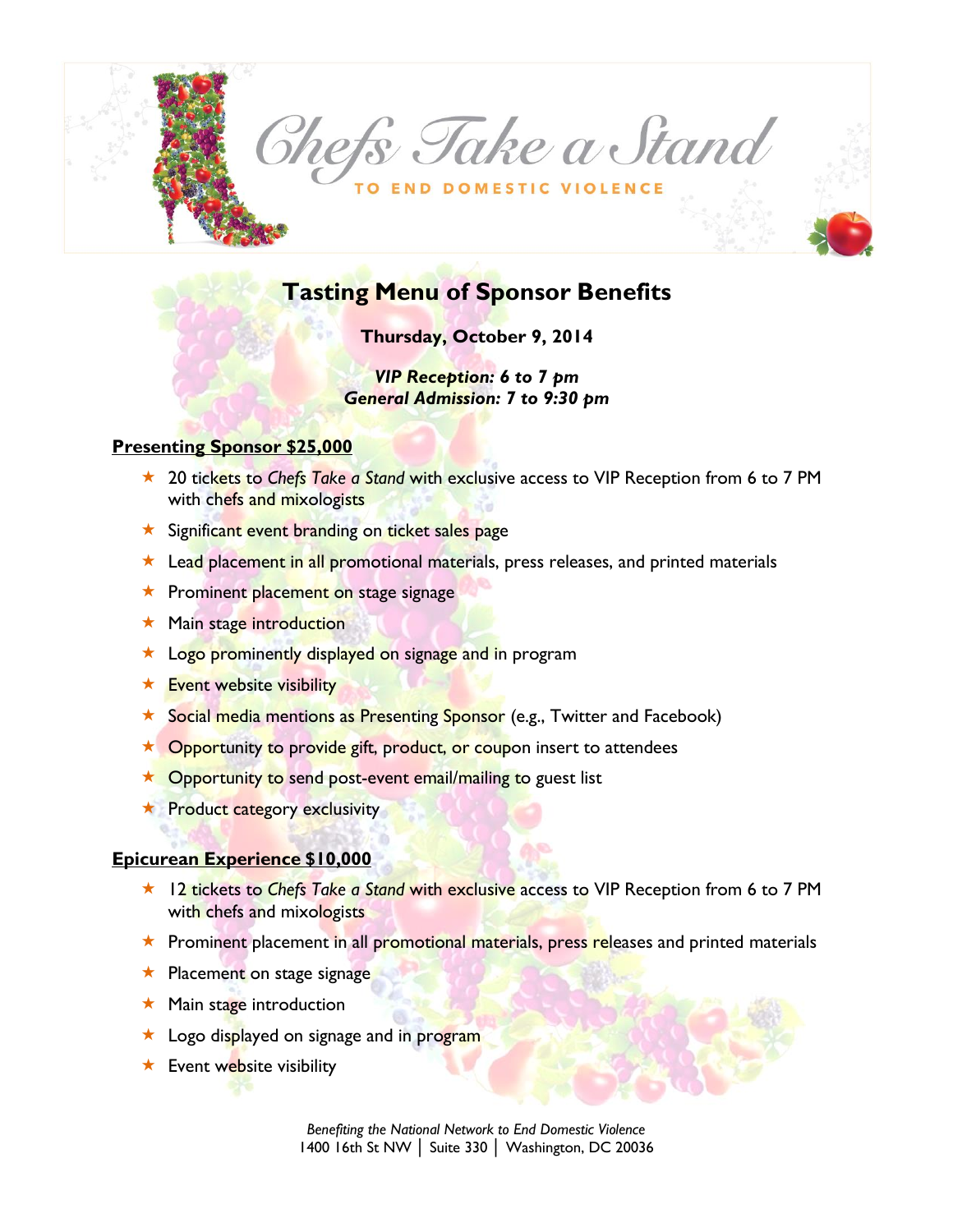- $\star$  Social media mentions (e.g., Twitter and Facebook)
- $\star$  Opportunity to provide gift, product or coupon insert to attendees
- $\star$  Product category exclusivity

#### **Menu Gourmand \$5,000**

- **★ 10 tickets to Chefs Take a Stand with exclusive access to VIP Reception from 6 to 7 PM** with chefs and mixologists
- **Referent in all promotional materials**
- $\star$  Main stage introduction
- **Logo displayed on signage and in program**
- **\*** Event website visibility
- ★ Opportunity to provide gift, product or coupon insert to attendees

#### **Delightful Dinner \$2,500**

- **★ 6 tickets to Chefs Take a Stand with exclusive access to VIP Reception from 6 to 7 PM** with chefs and mixologists
- $\star$  Main stage recognition
- $\star$  Name placement on main stage signage
- $\star$  Event website visibility
- $\star$  Opportunity to provide gift, product or coupon insert to attendees

#### **Luscious Lunch \$1,500**

- **★ 4 tickets to Chefs Take a Stand with exclusive access to VIP Reception from 6 to 7 PM** with chefs and mixologists
- **\*** Main stage recognition
- $\star$  Name in program
- $\star$  Opportunity to provide gift, product or coupon to attendees

#### **Midnight Snack \$450**

- **★ 2 tickets to Chefs Take a Stand with exclusive access to VIP Reception from 6 to 7 PM** with chefs and mixologists
- $\star$  Name in program